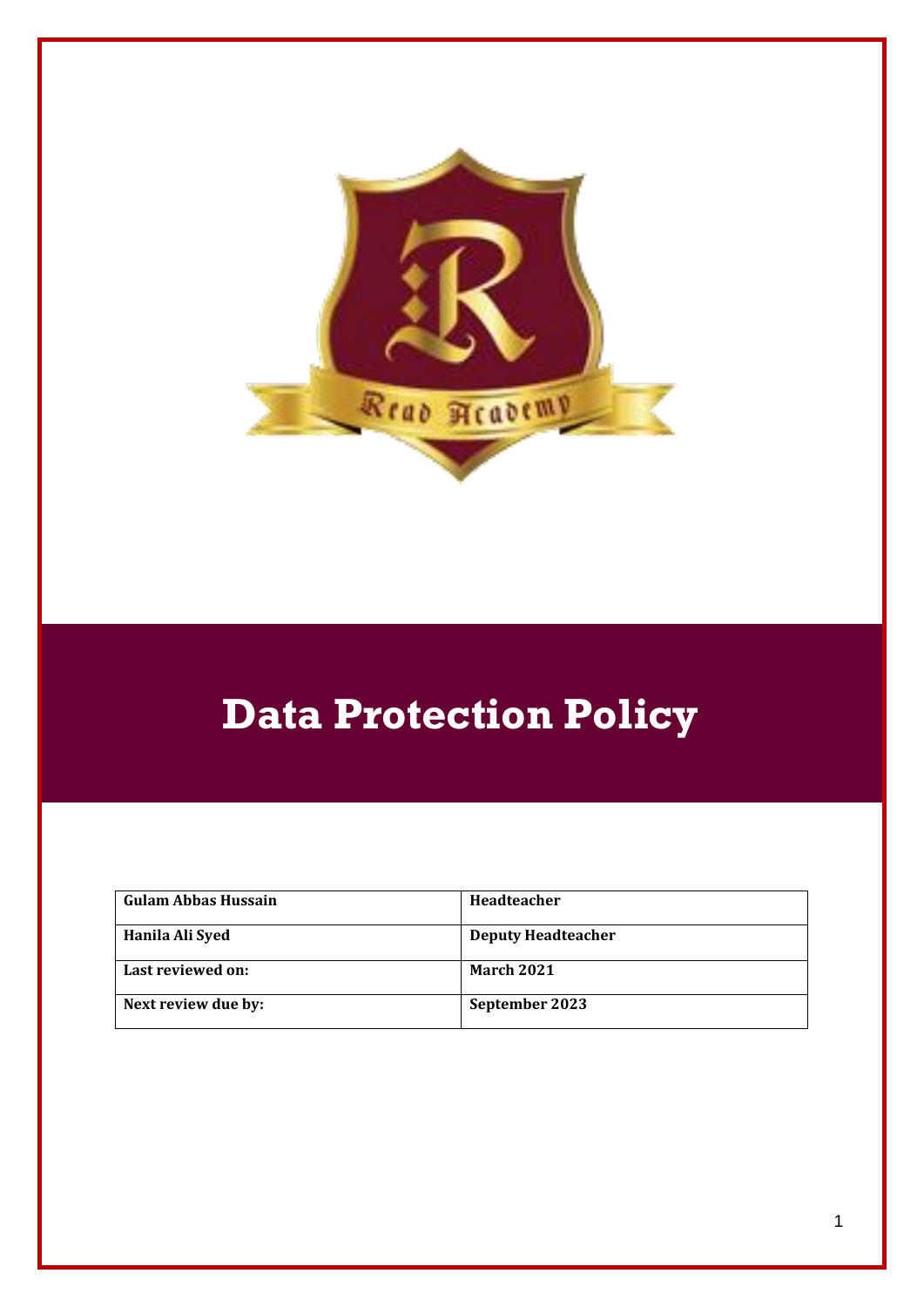#### **1. Aims:**

Read Academy aims to ensure that all personal data collected about staff, pupils, parents, trustees, SDL's, visitors and other individuals is collected, stored and processed in accordance with the [General Data Protection](http://data.consilium.europa.eu/doc/document/ST-5419-2016-INIT/en/pdf) [Regulation \(GDPR\)](http://data.consilium.europa.eu/doc/document/ST-5419-2016-INIT/en/pdf) and the expected provisions of the Data Protection Act 2018 (DPA 2018) as set out in the [Data Protection Bill.](https://publications.parliament.uk/pa/bills/cbill/2017-2019/0153/18153.pdf)

This policy applies to all personal data, regardless of whether it is in paper or electronic format.

#### **2. Legislation and guidance**

This policy meets the requirements of the GDPR and the expected provisions of the DPA 2018. It is based on guidance published by the Information Commissioner's Office (ICO) on the [GDPR](https://ico.org.uk/for-organisations/guide-to-the-general-data-protection-regulation-gdpr/) and the ICO's [code of](https://ico.org.uk/media/for-organisations/documents/2014223/subject-access-code-of-practice.pdf) [practice for subject access requests.](https://ico.org.uk/media/for-organisations/documents/2014223/subject-access-code-of-practice.pdf) It also reflects the ICO's [code of practice](https://ico.org.uk/media/for-organisations/documents/1542/cctv-code-of-practice.pdf) [f](https://ico.org.uk/media/for-organisations/documents/1542/cctv-code-of-practice.pdf)or the use of surveillance cameras and personal information.

### **3. Definitions**

| Personal data                                 | Any information relating to an identified, or identifiable, individual. This may<br>include the individual's:<br>Name (including initials)<br>Identification number<br>Location data<br>Online identifier, such as a username<br>It may also include factors specific to the individual's physical, physiological, genetic,<br>mental, economic, cultural or social identity.                                               |
|-----------------------------------------------|-----------------------------------------------------------------------------------------------------------------------------------------------------------------------------------------------------------------------------------------------------------------------------------------------------------------------------------------------------------------------------------------------------------------------------|
| <b>Special categories of</b><br>personal data | Personal data which is more sensitive and so needs more protection, including<br>information about an individual's:<br>Racial or ethnic origin<br>Political opinions<br>Religious or philosophical beliefs<br>Trade union membership<br>Genetics<br>Biometrics (such as fingerprints, retina and iris patterns), where used for<br>identification purposes<br>Health - physical or mental<br>Sex life or sexual orientation |
| Processing                                    | Anything done to personal data, such as collecting, recording, organising,<br>structuring, storing, adapting, altering, retrieving, using, disseminating, erasing or<br>destroying.<br>Processing can be automated or manual.                                                                                                                                                                                               |
| Data subject                                  | The identified or identifiable individual whose personal data is held or processed.                                                                                                                                                                                                                                                                                                                                         |
| Data controller                               | A person or organisation that determines the purposes and the means of processing of<br>personal data.                                                                                                                                                                                                                                                                                                                      |
| Data processor                                | A person or other body, other than an employee of the data controller, who processes<br>personal data on behalf of the data controller.                                                                                                                                                                                                                                                                                     |
| Personal data<br>breach                       | A breach of security leading to the accidental or unlawful destruction, loss, alteration,<br>unauthorised disclosure of, or access to personal data.                                                                                                                                                                                                                                                                        |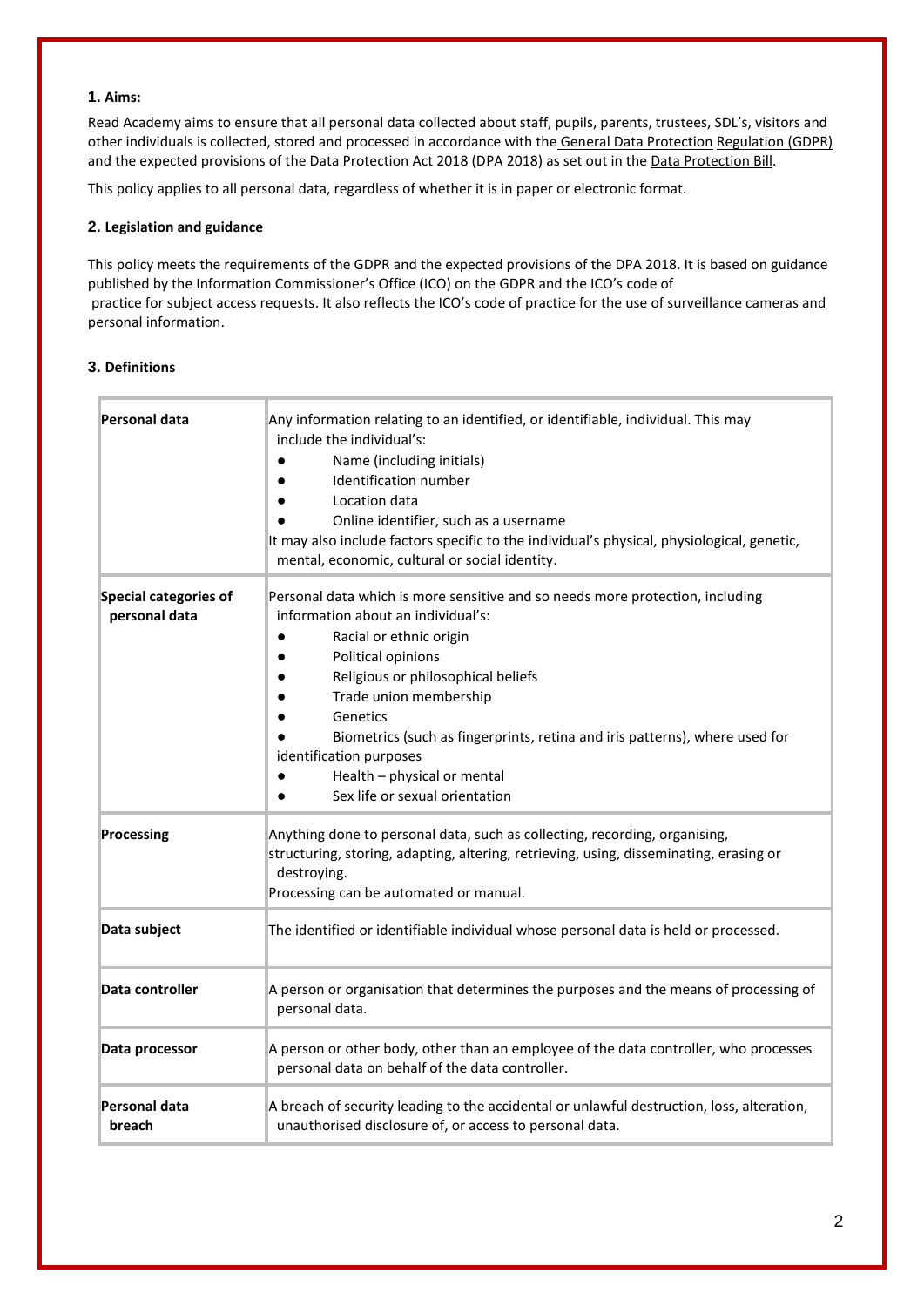#### **The data controller**

Our school processes personal data relating to parents, pupils, staff, trustees, SDL's, visitors and others, and therefore is a data controller.

The school is registered as a data controller with the ICO and will renew this registration annually or as otherwise legally required.

#### **4. Roles and responsibilities**

This policy applies to **all staff** employed by our school, and to external organisations or individuals working on our behalf. Staff who do not comply with this policy may face disciplinary action.

#### **4.1 School Development Leaders**

The school's Development Leaders and the Head teacher have overall responsibility for ensuring that our school complies with all relevant data protection obligations.

#### **4.2 Data Protection Officer**

The data protection officer (DPO) is responsible for overseeing the implementation of this policy, monitoring our compliance with data protection law, and developing related policies and guidelines where applicable.

They will provide an annual report of their activities directly to the Board of trustees and, where relevant, report to the board for their advice and recommendations on school data protection issues.

The DPO is also the first point of contact for individuals whose data the school processes, and for the ICO.

Full details of the DPO's responsibilities are set out in their job description. Our DPO in the Information Governance Department of the London Borough of Redbridge, 8th Floor Rear, Lynton House, Ilford is Fiona Alderman.

The DPO is contactable via email at [dataprotection.schools@redbridge.gov.uk, o](mailto:dataprotection.schools@redbridge.gov.uk)r by telephone, on 020 8708 3933.

#### **4.3 Headteacher**

The headteacher acts as the representative of the data controller on a day-to-day basis.

#### **4.4 All staff members**

Staff members are responsible for:

- Collecting, storing and processing any personal data in accordance with this policy
- Informing the school of any changes to their personal data, such as a change of address.
- Contacting the DPO in the following circumstances:
- With any questions about the operation of this policy, data protection law, retaining personal data or keeping personal data secure
- If they have any concerns that this policy is not being followed
- If they are unsure whether or not they have a lawful basis to use personal data in a particular way
- If they need to rely on or capture consent, draft a privacy notice, deal with data protection rights invoked by an individual, or transfer personal data outside the European Economic Area
- If there has been a data breach
- Whenever they are engaging in a new activity that may affect the privacy rights of individuals
- If they need help with any contracts or sharing personal data with third parties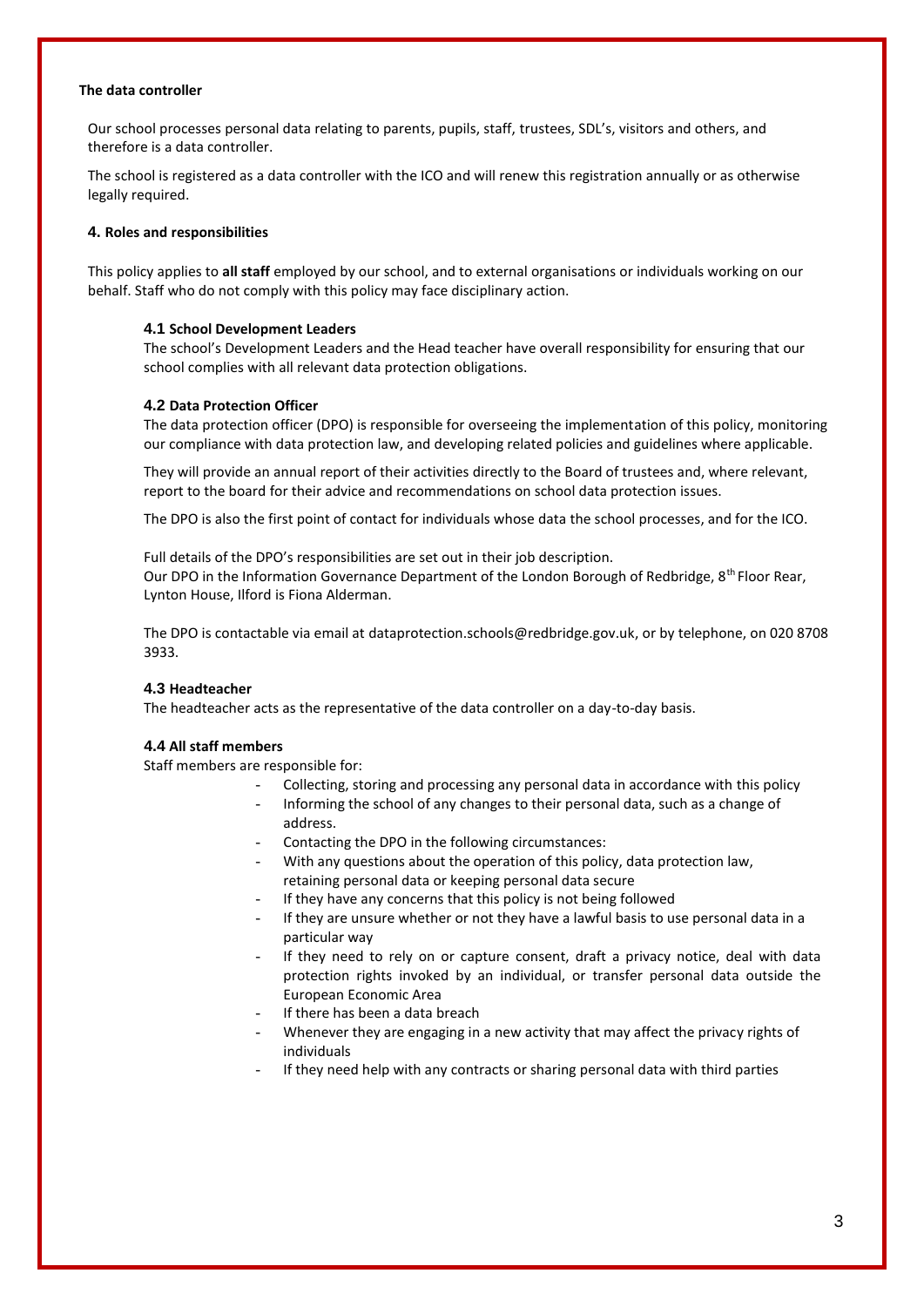#### **5. Data protection principles**

The GDPR is based on data protection principles that our school must comply with.

The principles say that personal data must be:

- Processed lawfully, fairly and in a transparent manner
- Collected for specified, explicit and legitimate purposes
- Adequate, relevant and limited to what is necessary to fulfil the purposes for which it is processed
- Accurate and, where necessary, kept up to date
- Kept for no longer than is necessary for the purposes for which it is processed
- Processed in a way that ensures it is appropriately secure

This policy sets out how the school aims to comply with these principles.

#### **6. Collecting personal data**

#### **6.1 Lawfulness, fairness and transparency**

We will only process personal data where we have one of 6 'lawful bases' (legal reasons) to do so under data protection law:

- The data needs to be processed so that the school can **fulfil a contract** with the individual, or the individual has asked the school to take specific steps before entering into a contract.
- The data needs to be processed so that the school can **comply with a legal obligation**
- The data needs to be processed to ensure the **vital interests** of the individual e.g. to protect someone's life.
- The data needs to be processed so that the school, as a public authority, can perform a task in the **public interest,** and carry out its official functions.
- The data needs to be processed for the **legitimate interests** of the school or a third party (provided the individual's rights and freedoms are not overridden)
- The individual (or their parent/carer when appropriate in the case of a pupil) has freely given clear consent.

For special categories of personal data, we will also meet one of the special category conditions for processing which are set out in the GDPR and Data Protection Act 2018.

If we offer online services to pupils, such as classroom apps, and we intend to rely on consent as a basis for processing, we will get parental consent (except for online counselling and preventive services).

Whenever we first collect personal data directly from individuals, we will provide them with the relevant information required by data protection law.

#### **6.2 Limitation, minimisation and accuracy**

We will only collect personal data for specified, explicit and legitimate reasons. We will explain these reasons to the individuals when we first collect their data. If we want to use personal data for reasons other than those given when we first obtained it, we will inform the individuals concerned before we do so, and seek consent where necessary. Staff must only process personal data where it is necessary in order to do their jobs. When staff no longer need the personal data they hold, they must ensure it is deleted or anonymised. This will be done in accordance with the [Information and Records Management](http://irms.org.uk/?page=schoolstoolkit&terms) [Society's toolkit for schools](http://irms.org.uk/?page=schoolstoolkit&terms) – see appendix 1.

## **7. Sharing personal data**

We will not normally share personal data with anyone else, but may do so where:

- There is an issue with a pupil or parent/carer that puts the safety of our staff at risk
- We need to liaise with other agencies we will seek consent as necessary before doing this.
- Our suppliers or contractors need data to enable us to provide services to our staff and pupil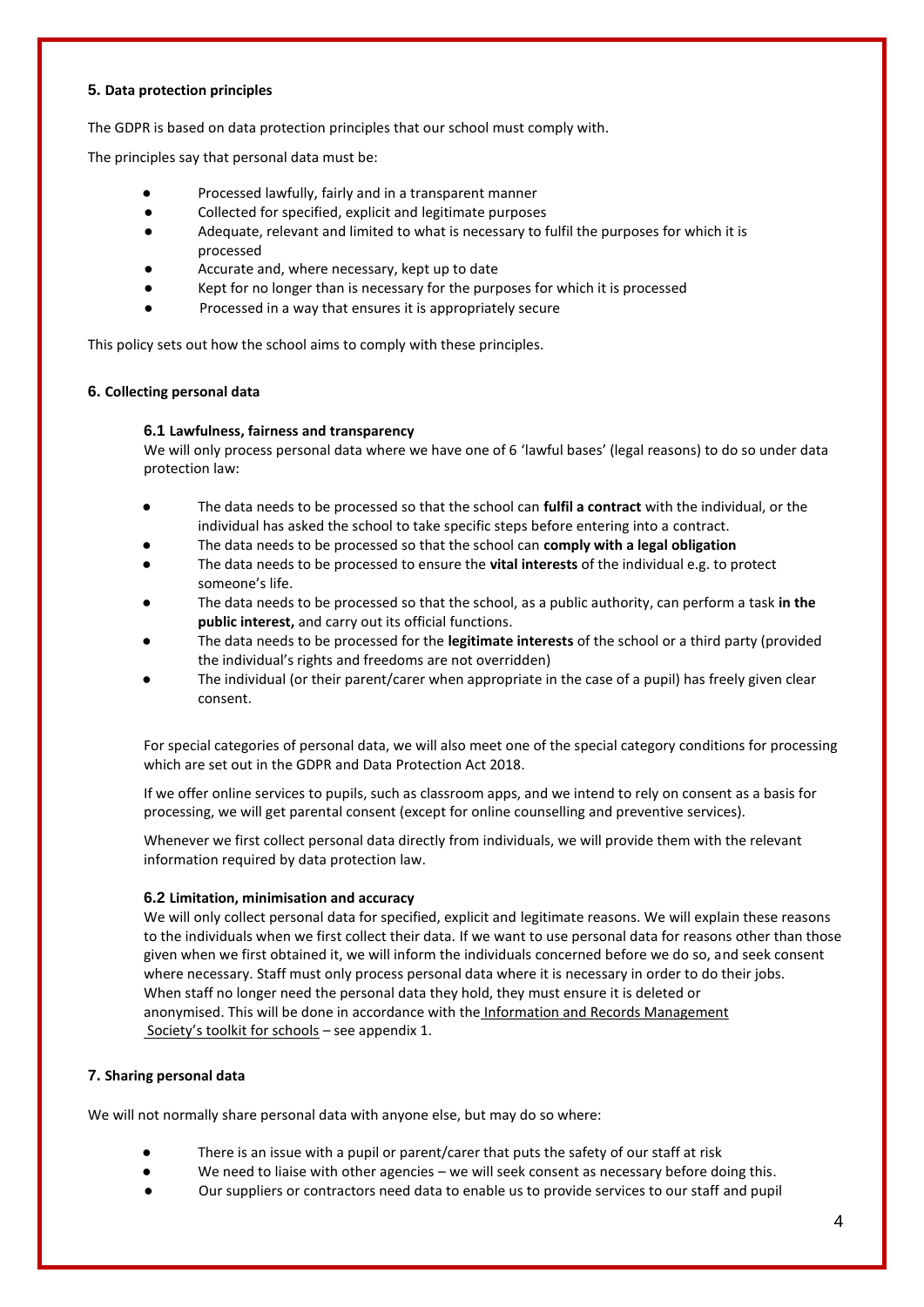#### for example, IT companies.

When doing this, we will:

- Only appoint suppliers or contractors which can provide sufficient guarantees that they comply with data protection law.
- Establish a data sharing agreement with the supplier or contractor, either in the contract or as a stand-alone agreement, to ensure the fair and lawful processing of any personal data we share.
- Only share data that the supplier or contractor needs to carry out their service, and information necessary to keep them safe while working with us.

We will also share personal data with law enforcement and government bodies where we are legally required to do so, including for:

- The prevention or detection of crime and/or fraud
- The apprehension or prosecution of offenders
- The assessment or collection of tax owed to HMRC
- In connection with legal proceedings
- Where the disclosure is required to satisfy our safeguarding obligations
- Research and statistical purposes, as long as personal data is sufficiently anonymised, or consent has been provided

We may also share personal data with emergency services and local authorities to help them to respond to an emergency situation that affects any of our pupils or staff.

Where we transfer personal data to a country or territory outside the European Economic Area, we will do so in accordance with data protection law.

#### **8. Subject access requests and other rights of individuals**

#### **8.1 Subject access requests**

Individuals have a right to make a 'subject access request' to gain access to personal information that the school holds about them. This includes:

- Confirmation that their personal data is being processed
- Access to a copy of the data
- The purposes of the data processing
- The categories of personal data concerned
- Who the data has been, or will be shared with
- How long the data will be stored for, or if this isn't possible, the criteria used to determine this period
- The source of the data, if not the individual
- Whether any automated decision-making is being applied to their data, and what the significance and consequences of this might be for the individual

Subject access requests must be submitted in writing, either by letter, email or fax to the school office. They should include:

- Name of individual
- Correspondence address
- Contact number and email address
- Details of the information requested

If staff receive a subject access request, they must immediately forward it to the DPO.

#### **8.2 Children and subject access requests**

Personal data about a child belongs to that child, and not the child's parents or carers. For a parent or carer to make a subject access request with respect to their child, the child must either be unable to understand their rights and the implications of a subject access request or have given their consent.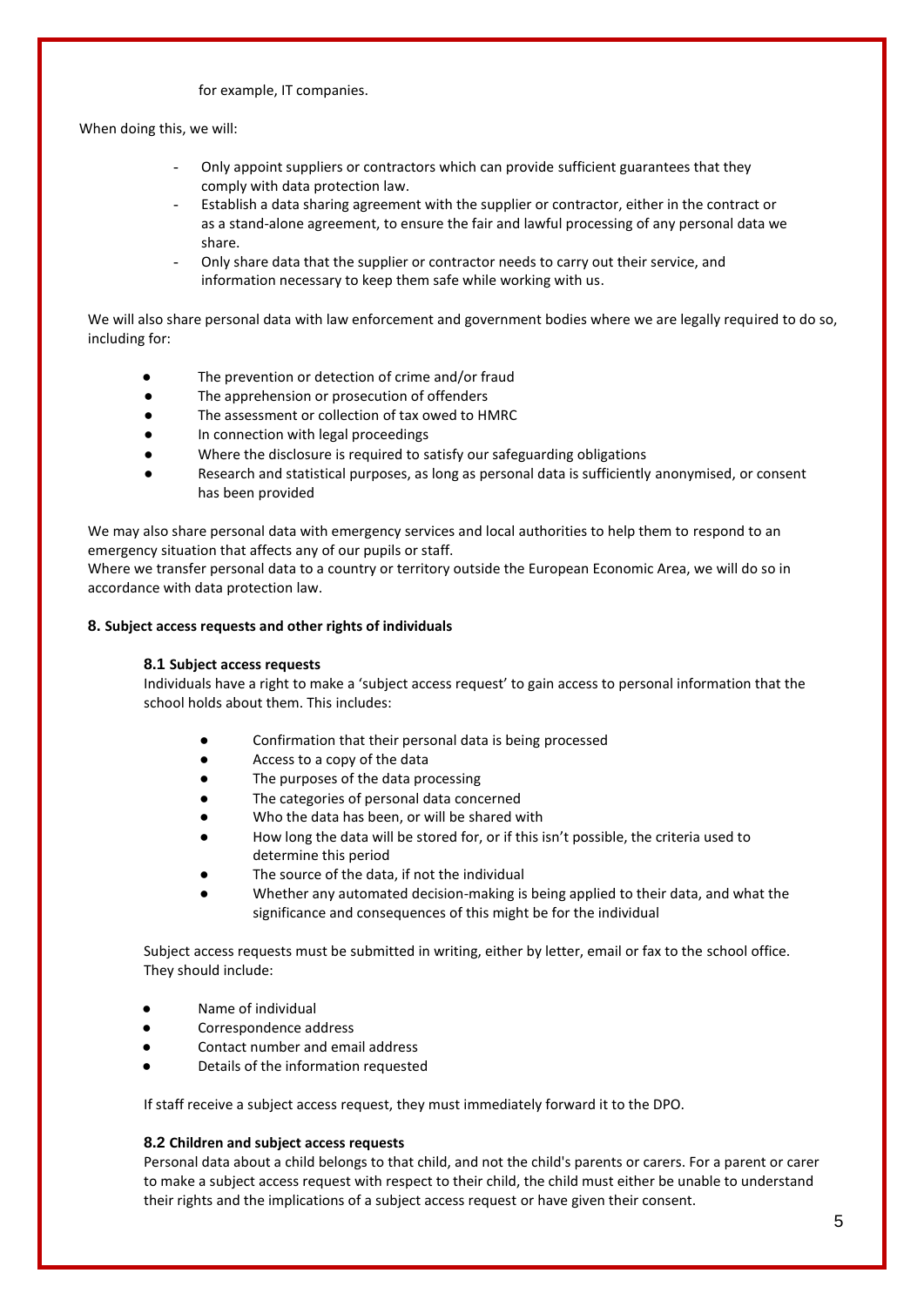Children below the age of 12 are generally not regarded to be mature enough to understand their rights and the implications of a subject access request. Therefore, most subject access requests from parents or carers of pupils at our school may be granted without the express permission of the pupil. This is not a rule and a pupil's ability to understand their rights will always be judged on a case-by-case basis.

#### **8.3 Responding to subject access requests**

When responding to requests, we

- May ask the individual to provide 2 forms of identification
- May contact the individual via phone to confirm the request was made
- Will respond without delay and within 1 month of receipt of the request
- Will provide the information free of charge
- May tell the individual we will comply within 3 months of receipt of the request, where a request is complex or numerous. We will inform the individual of this within 1 month, and explain why the extension is necessary

We will not disclose information if it:

- Might cause serious harm to the physical or mental health of the pupil or another\Individual.
- Would reveal that the child is at risk of abuse, where the disclosure of that information would not be in the child's best interests
- Is contained in adoption or parental order records
- Is given to a court in proceedings concerning the child

If the request is unfounded or excessive, we may refuse to act on it, or charge a reasonable fee which takes into account administrative costs.

A request will be deemed to be unfounded or excessive if it is repetitive or asks for further copies of the same information.

When we refuse a request, we will tell the individual why, and tell them they have the right to complain to the ICO.

#### **8.4 Other data protection rights of the individual**

In addition to the right to make a subject access request (see above), and to receive information when we are collecting their data about how we use and process it (see section 7), individuals also have the right to:

- Withdraw their consent to processing at any time
- Ask us to rectify, erase or restrict processing of their personal data, or object to the processing of it (in certain circumstances)
- Prevent use of their personal data for direct marketing
- Challenge processing which has been justified on the basis of public interest
- Request a copy of agreements under which their personal data is transferred outside of the European Economic Area
- Object to decisions based solely on automated decision making or profiling (decisions taken with no human involvement, that might negatively affect them)
- Prevent processing that is likely to cause damage or distress
- Be notified of a data breach in certain circumstances
- Make a complaint to the ICO
- Ask for their personal data to be transferred to a third party in a structured, commonly used and machine-readable format (in certain circumstances)

Individuals should submit any request to exercise these rights to the DPO. If staff receive such a request, they must immediately forward it to the DPO.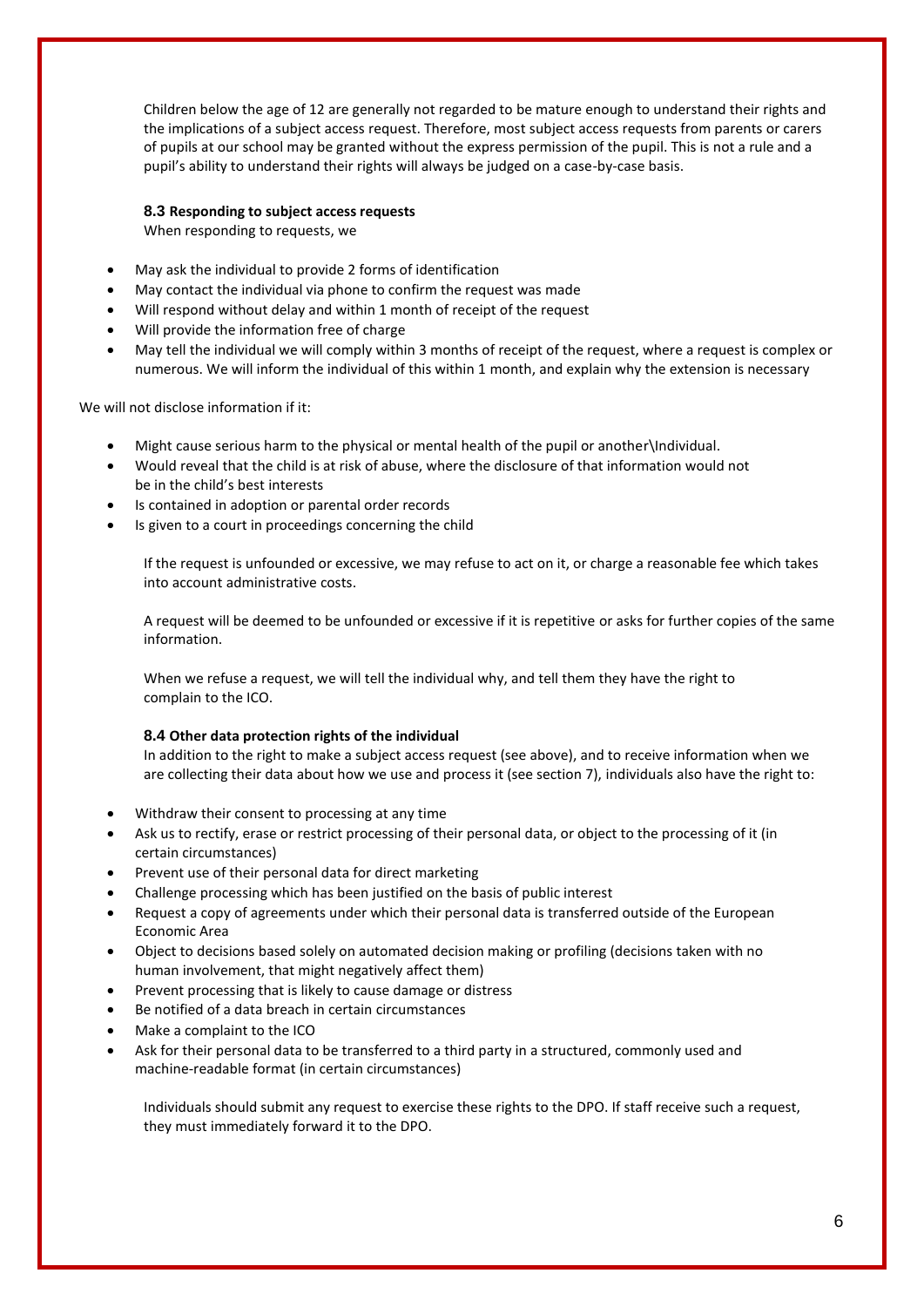#### **9. Parental requests to see the educational record**

Parents, or those with parental responsibility, do not have a legal right of access to their child's educational record. However, the school will endeavour to respond to reasonable requests at the discretion of the headteacher and within a reasonable length of time.

The school may charge for the administrative time and costs that a response to such a request might entail.

## **10. CCTV**

At Read Academy, we implement the use of CCTV in various locations around the school site to ensure it remains safe. We will adhere to the ICO's [code of practice](https://ico.org.uk/media/for-organisations/documents/1542/cctv-code-of-practice.pdf) [f](https://ico.org.uk/media/for-organisations/documents/1542/cctv-code-of-practice.pdf)or the use of CCTV.

We do not need to ask individuals' permission to use CCTV, but when we do, we will make it clear where individuals are being recorded. Security cameras will be clearly visible and accompanied by prominent signs explaining that CCTV is in use.

#### **11. Photographs and videos**

As part of our school activities, we may take photographs and record images of individuals within our school. We will obtain written consent from parents/carers for photographs and videos to be taken of their child for communication, marketing and promotional materials. We will clearly explain how the photograph and/or video will be used to both the parent/carer and pupil.

The school's uses of photographs and videos for communication, marketing and promotional materials may include:

- Within school on notice boards and in school magazines, brochures, newsletters, etc.
- Outside of school by external agencies such as the school photographer, newspapers, campaigns
- Online on our school website or social media pages

Consent can be refused or withdrawn at any time. If consent is withdrawn, we will delete the photograph or video and not distribute it further.

When using photographs and videos in this way we will not accompany them with any other personal information about the child, to ensure they cannot be identified.

#### **12. Data protection by design and default**

We will put measures in place to show that we have integrated data protection into all of our data processing activities, including:

- Appointing a suitably qualified DPO, and ensuring they have the necessary resources to fulfil their duties and maintain their expert knowledge
- Only processing personal data that is necessary for each specific purpose of processing, and always in line with the data protection principles set out in relevant data protection law (see section 6)
- Completing privacy impact assessments where the school's processing of personal data presents a high risk to rights and freedoms of individuals, and when introducing new technologies (the DPO will advise on this process)
- Integrating data protection into internal documents including this policy, any related policies and privacy notices
- Regularly training members of staff on data protection law, this policy, any related policies and any other data protection matters; we will also keep a record of attendance
- Regularly conducting reviews and audits to test our privacy measures and make sure we are compliant
- Maintaining records of our processing activities, including: For the benefit of data subjects, making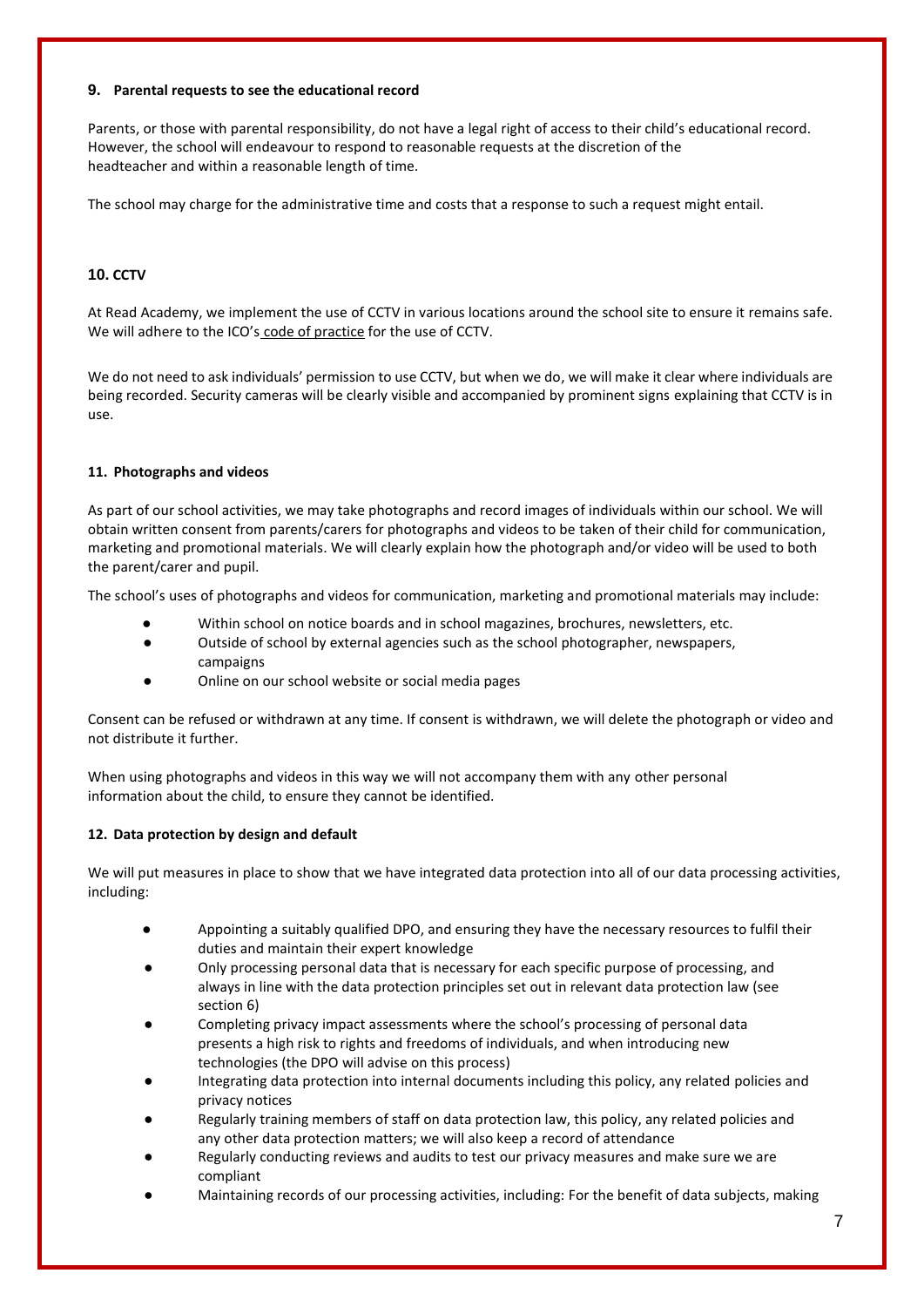available the name and contact details of our school and DPO and all information we are required to share about how we use and process their personal data (via our privacy notices);

For all personal data that we hold, maintaining an internal record of the type of data, data subject, how and why we are using the data, any third-party recipients, how and why we are storing the data, retention periods and how we are keeping the data secure.

#### **13. Data security and storage of records**

We will protect personal data and keep it safe from unauthorised or unlawful access, alteration, processing or disclosure, and against accidental or unlawful loss, destruction or damage. In particular:

- Paper-based records and portable electronic devices, such as laptops and hard drives that contain personal data are kept under lock and key when not in use;
- Papers containing confidential personal data must not be left on office and classroom desks, on staff room tables, pinned to notice/display boards, or left anywhere else where there is general access;
- Where personal information needs to be taken off site, staff must sign it in and out from the school office;
- Passwords that are at least 8 characters long containing letters and numbers are used to access school computers, laptops and other electronic devices. Staff and pupils are reminded to change their passwords at regular intervals;
- Encryption software is used to protect all portable devices and removable media, such as laptops and USB devices;
- Staff, pupils or governors are advised not to store personal information on their personal devices in the first instance but where, in exceptional circumstances, this is unavoidable, they are expected to follow the same security procedures as for school-owned equipment, as set out in our Acceptable Use Policy;
- Where we need to share personal data with a third party, we carry out due diligence and take reasonable steps to ensure it is stored securely and adequately protected (see section 8).

#### **14. Disposal of records**

Personal data that is no longer needed will be disposed of securely. Personal data that has become inaccurate or out of date will also be disposed of securely, where we cannot or do not need to rectify or update it.

For example, we will shred or incinerate paper-based records, and overwrite or delete electronic files. We may also use a third party to safely dispose of records on the school's behalf. If we do so, we will require the third party to provide sufficient guarantees that it complies with data protection law.

#### **15. Personal data breaches**

The school will make all reasonable endeavours to ensure that there are no personal data breaches. In the

unlikely event of a suspected data breach, we will follow the procedure set out in appendix 2.

When appropriate, we will report the data breach to the ICO within 72 hours. Such breaches in a school context may include, but are not limited to:

- A non-anonymised dataset being published on the school website which shows the exam results of pupils eligible for the pupil premium
- Safeguarding information being made available to an unauthorised person
- The theft of a school laptop containing non-encrypted personal data about pupils.

#### **16. Training**

All staff and governors are provided with data protection training as part of their induction process.

Data protection will also form part of continuing professional development, where changes to legislation, guidance or the school's processes make it necessary.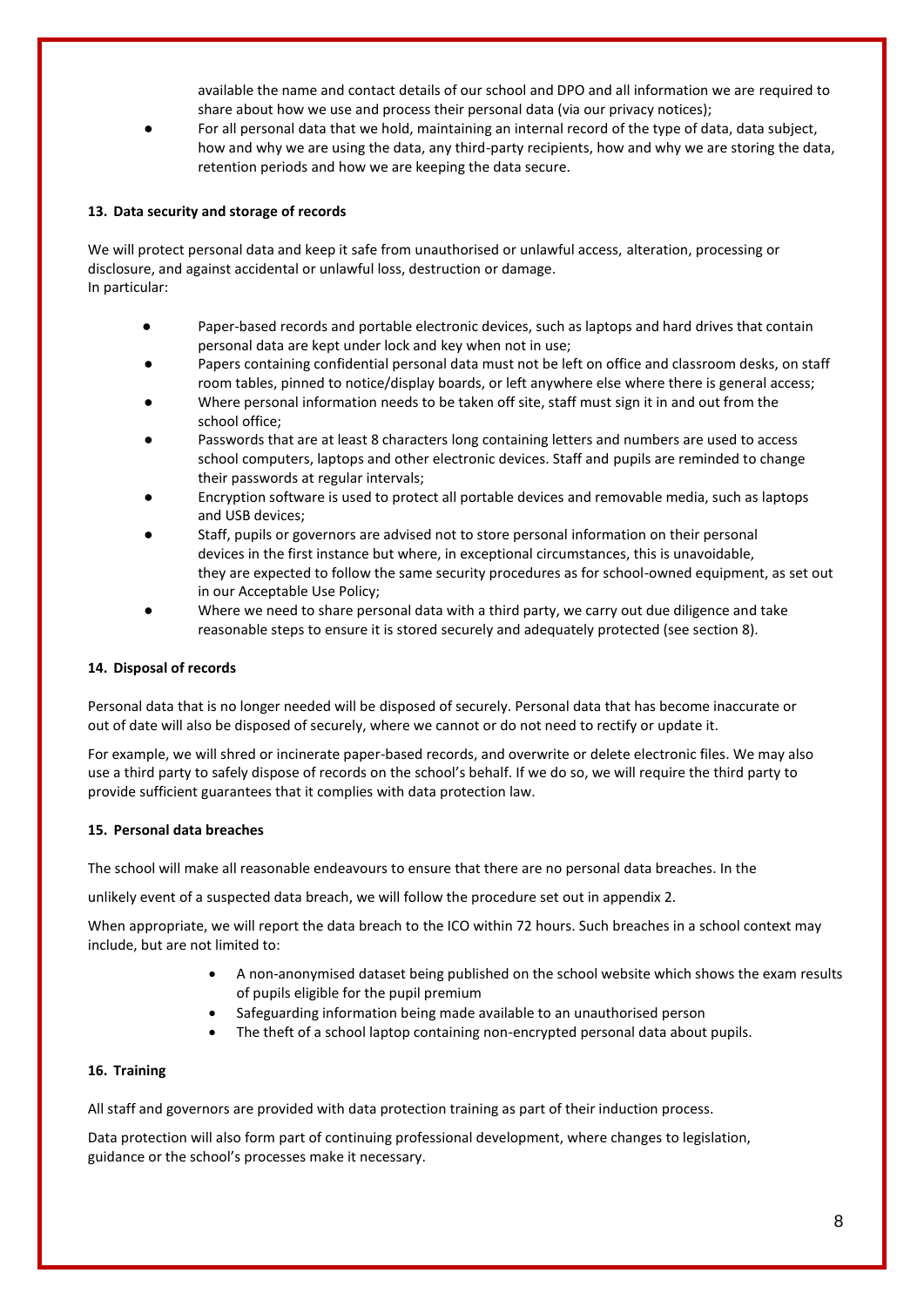#### **17. Monitoring arrangements**

The DPO is responsible for monitoring and reviewing this policy.

This policy will be reviewed and updated, if necessary, when the Data Protection Bill receives royal assent and becomes law (as the Data Protection Act 2018) – if any changes are made to the bill that affect our school's practice. Otherwise, or from then on, this policy will be reviewed **every two years** and shared with the full governing board or sooner if necessary.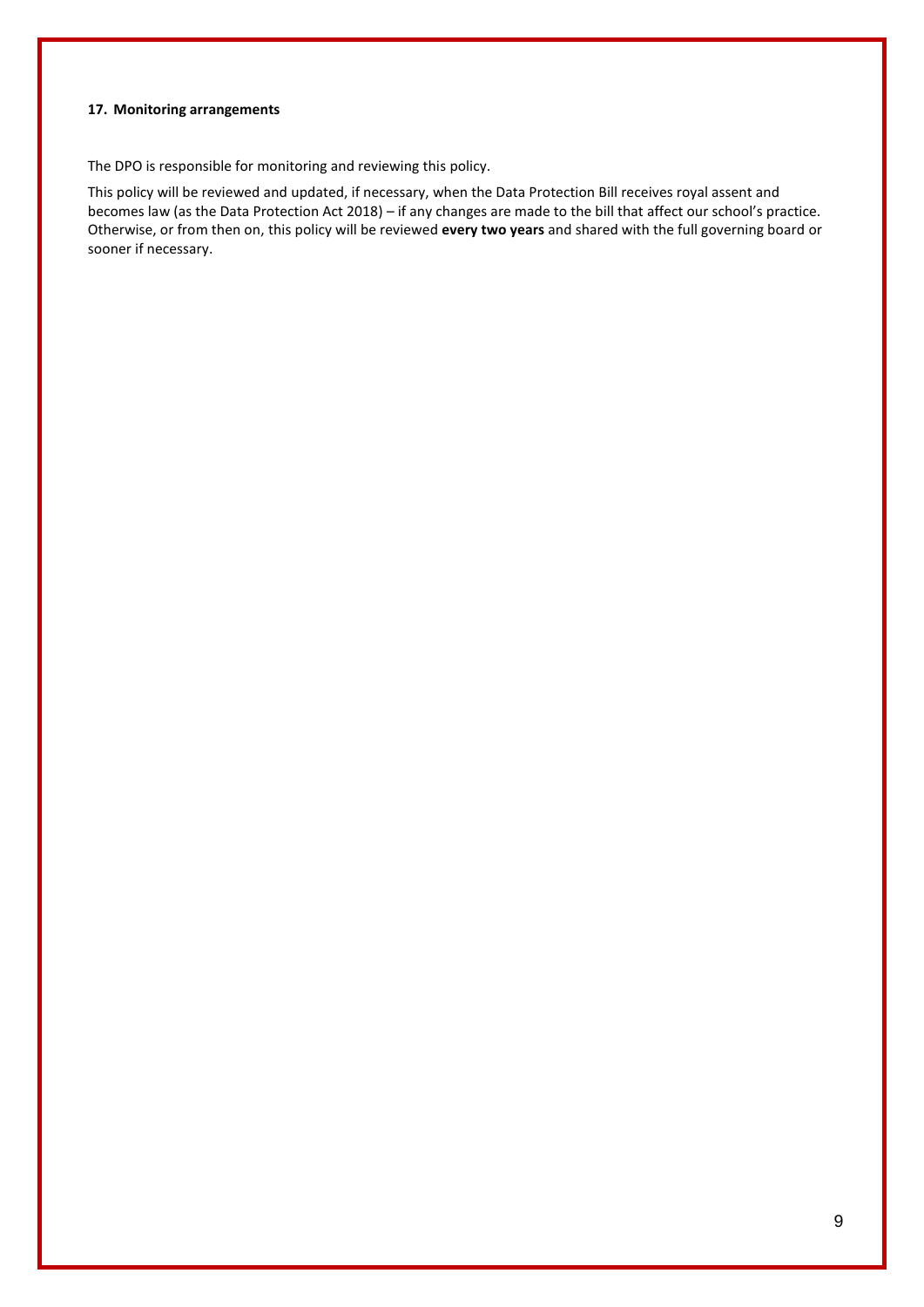#### Appendix 1: Personal data breach procedure

This procedure is based on [guidance on personal data breaches](https://ico.org.uk/for-organisations/guide-to-the-general-data-protection-regulation-gdpr/personal-data-breaches/) [p](https://ico.org.uk/for-organisations/guide-to-the-general-data-protection-regulation-gdpr/personal-data-breaches/)roduced by the ICO.

# **A. PROCEDURES**

On finding or causing a breach, or potential breach, the staff member or data processor must immediately notify the headteacher (or the Deputy Head, in his absence) who will then immediately notify the DPO.

The DPO will investigate the report and determine whether a breach has occurred. To decide, the DPO will consider whether personal data has been accidentally or unlawfully:

- Lost
- Stolen
- Destroved
- Altered
- Disclosed or made available where it should not have been
- Made available to unauthorised people

#### The DPO will alert the headteacher.

The DPO will make all reasonable efforts to contain and minimise the impact of the breach, assisted by relevant staff members or data processors where necessary. (Actions relevant to specific data types are set out at the end of this procedure)

The DPO will assess the potential consequences, based on how serious they are, and how likely they are to happen

The DPO will work out whether the breach must be reported to the ICO. This must be judged on a case-by-case basis. To decide, the DPO will consider whether the breach is likely to negatively affect people's rights and freedoms, and cause them any physical, material or non-material damage (e.g., emotional distress), including through:

- Loss of control over their data
- **Discrimination**
- Identify theft or fraud
- Financial loss
- Unauthorised reversal of pseudonymisation (for example, key-coding)
- Damage to reputation
- Loss of confidentiality
- Any other significant economic or social disadvantage to the individual(s) concerned
- If it's likely that there will be a risk to people's rights and freedoms, the DPO must notify the ICO.

The DPO will document the decision (either way), in case it is challenged at a later date by the ICO or an individual affected by the breach. Documented decisions are stored on the school's computer network.

Where the ICO must be notified, the DPO will do this via the ['report a breach' page of the ICO](https://ico.org.uk/for-organisations/report-a-breach/) [website](https://ico.org.uk/for-organisations/report-a-breach/) [w](https://ico.org.uk/for-organisations/report-a-breach/)ithin 72 hours. As required, the DPO will set out:

- A description of the nature of the personal data breach including, where possible:
- The categories and approximate number of individuals concerned
- The categories and approximate number of personal data records concerned
- The name and contact details of the DPO
- A description of the likely consequences of the personal data breach
- A description of the measures that have been, or will be taken, to deal with the breach and mitigate any possible adverse effects on the individual(s) concerned.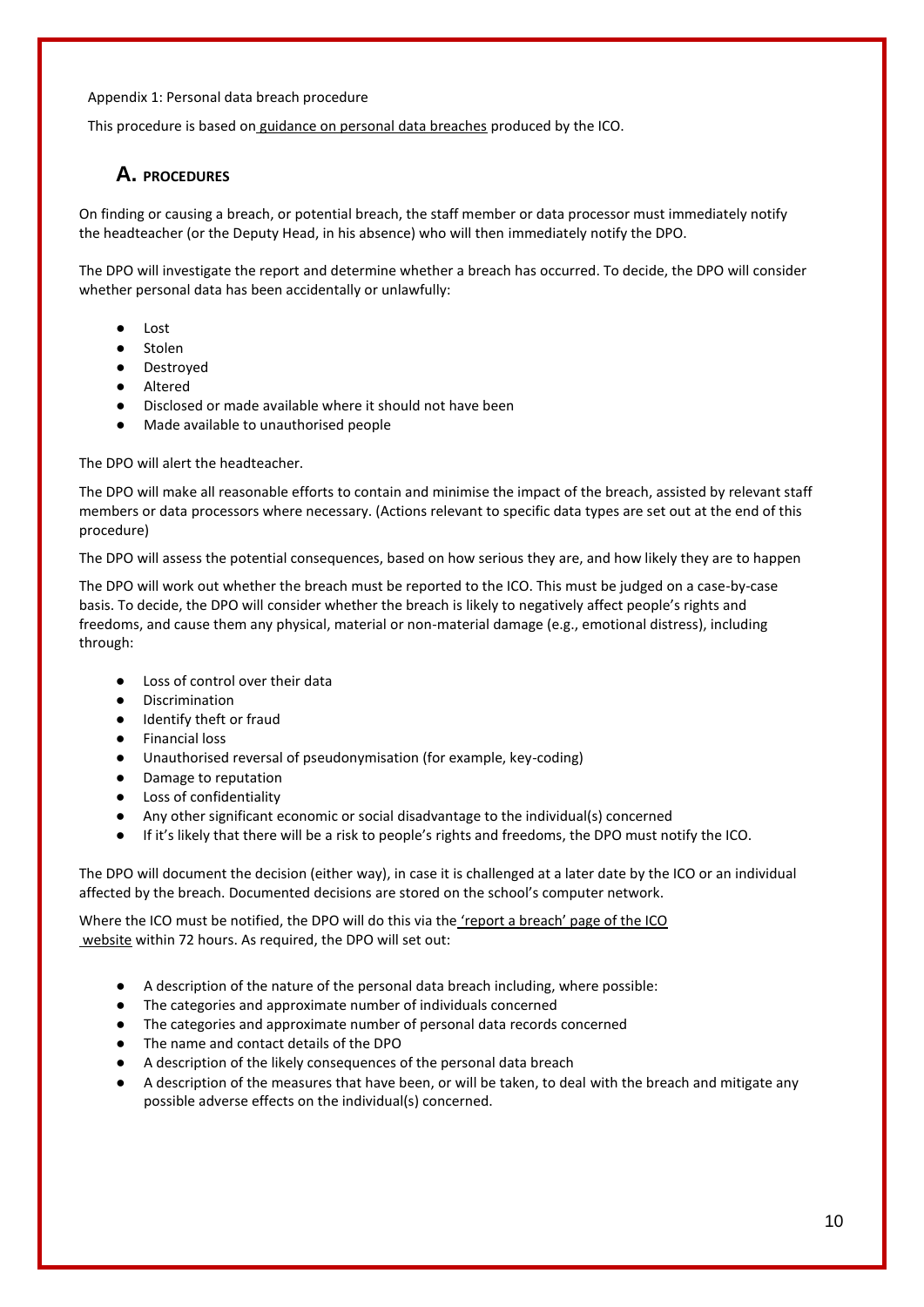If all the above details are not yet known, the DPO will report as much as they can within 72 hours. The report will explain that there is a delay, the reasons why, and when the DPO expects to have further information. The DPO will submit the remaining information as soon as possible

The DPO will also assess the risk to individuals, again based on the severity and likelihood of potential or actual impact. If the risk is high, the DPO will promptly inform, in writing, all individuals whose personal data has been breached. This notification will set out:

- The name and contact details of the DPO
- A description of the likely consequences of the personal data breach
- A description of the measures that have been, or will be, taken to deal with the data breach and mitigate any possible adverse effects on the individual(s) concerned.

The DPO will notify any relevant third parties who can help mitigate the loss to individuals – for example, the police, insurers, banks or credit card companies

The DPO will document each breach, irrespective of whether it is reported to the ICO. For each breach, this record will include the:

- Facts and cause
- **Effects**
- Action taken to contain it and ensure it does not happen again (such as establishing more robust processes or providing further training for individuals).

Records of all breaches will be stored on the school's computer network.

The DPO and headteacher will meet to review what happened and how it can be stopped from happening again. This meeting will happen as soon as reasonably possible.

# **B. ACTIONS TO MINIMISE THE IMPACT OF DATA BREACHES**

We will take the actions set out below to mitigate the impact of different types of data breach, focusing especially on breaches involving particularly risky or sensitive information. We will review the effectiveness of these actions and amend them as necessary after any data breach.

#### *Sensitive information being disclosed via email (including safeguarding records)*

- If special category data (sensitive information) is accidentally made available via email to unauthorised individuals, the sender must attempt to recall the email as soon as they become aware of the error.
- Members of staff who receive personal data sent in error must alert the sender and the headteacher (or the Deputy head in her absence) as soon as they become aware of the error.
- In any cases where the recall is unsuccessful, the headteacher will contact the relevant unauthorised individuals who received the email, explain that the information was sent in error, and request that those individuals delete the information and do not share, publish, save or replicate it in any way.
- The headteacher will contact the DPO who will ensure we receive a written response from all the individuals who received the data, confirming that they have complied with this request.
- The DPO will carry out an internet search to check that the information has not been made public; if it has, we will contact the publisher/website owner or administrator to request that the information is removed from their website and deleted.